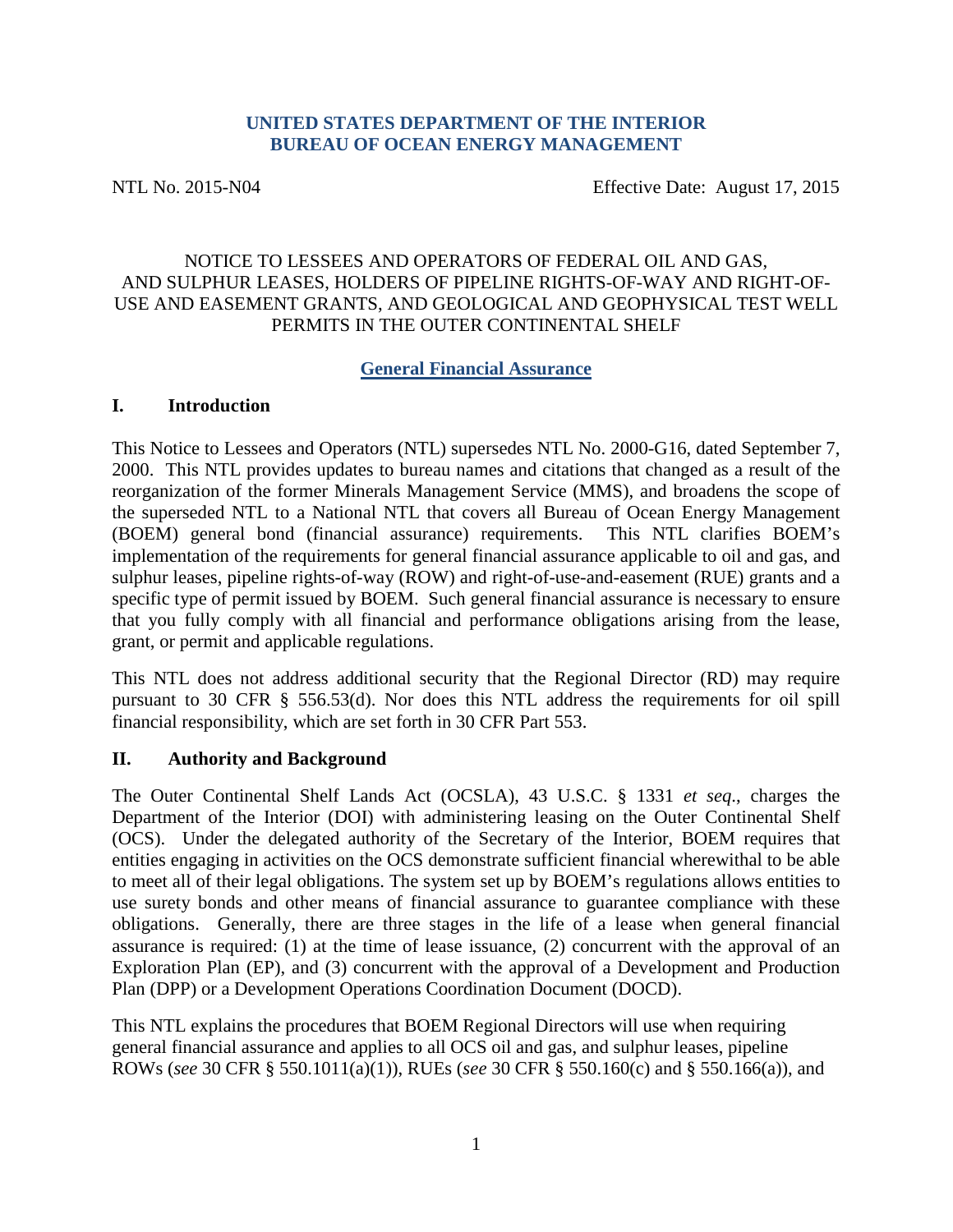G&G (Geological and Geophysical) permits issued for test well drilling activities (*see* 30 CFR §§ 551.7(d)(1) and (d)(3)).

# **III. Definitions**

*General financial assurance* means, as appropriate, the financial assurance required by the following sections of BOEM's regulations: 30 CFR §§ 550.166(a), 550.1011(a)(1), 551.7(d)(1), 556.52, 556.53(a), 556.53(b), and, when applicable, § 556.53(c), and that amount of financial assurance that the RD may prescribe for a Federal lessee's RUE under 30 CFR § 550.160(c) or for a G&G permit for the drilling of a shallow test well under 30 CFR  $\S$  551.7(d)(3).

*You* means the owner of a record title interest in a lease, the owner of an operating rights interest in a lease, a designated operator acting as an agent of a record title or operating rights interest owner, a ROW holder, a RUE holder, and any individual or organization that requests a G&G permit from BOEM and is required by BOEM's regulations, or by the BOEM Regional Director, to provide financial assurance as a condition of the permit's approval.

# **IV. Policy**

# **When am I required to provide general financial assurance?**

As provided in BOEM's regulations, you are required to provide general financial assurance before BOEM will issue you a new lease, grant, or a G&G permit for the drilling of a deep stratigraphic test well; approve the assignment or transfer of an existing lease or grant interest; or approve an operational activity plan (EP, DPP, or DOCD). The Regional Director may require general financial assurance before the issuance of G&G permit for the drilling of a shallow test well. BOEM will also review your general financial assurance coverage after any corporate merger or consolidation, business conversion, and/or name change; and whenever you submit an EP, a DPP, or a DOCD, or a revised, modified, resubmitted, or supplemental EP, DPP, or DOCD. Where a designated operator has submitted the required general financial assurance on your behalf, BOEM will review such financial assurance coverage if you submit a request for approval, or change, of the designated operator.

The required general financial assurance must be in place before activities under a plan or relevant permit may commence.

# **Who must provide general financial assurance?**

With respect to a lease, a record title owner or operating rights owner must submit the required general financial assurance. (See 30 CFR  $\S$  556.52(a)) A designated operator may submit the required general financial assurance on the record title owner's or operating rights owner's behalf, pursuant to 30 CFR § 556.52(c). With respect to a grant or permit, the general financial assurance must be provided by the holder of the grant or permit.

The submittal of general financial assurance by a designated operator does not relieve a record title owner, operating rights owner, or any other liable parties of their obligations to comply with any of the terms and conditions of the lease.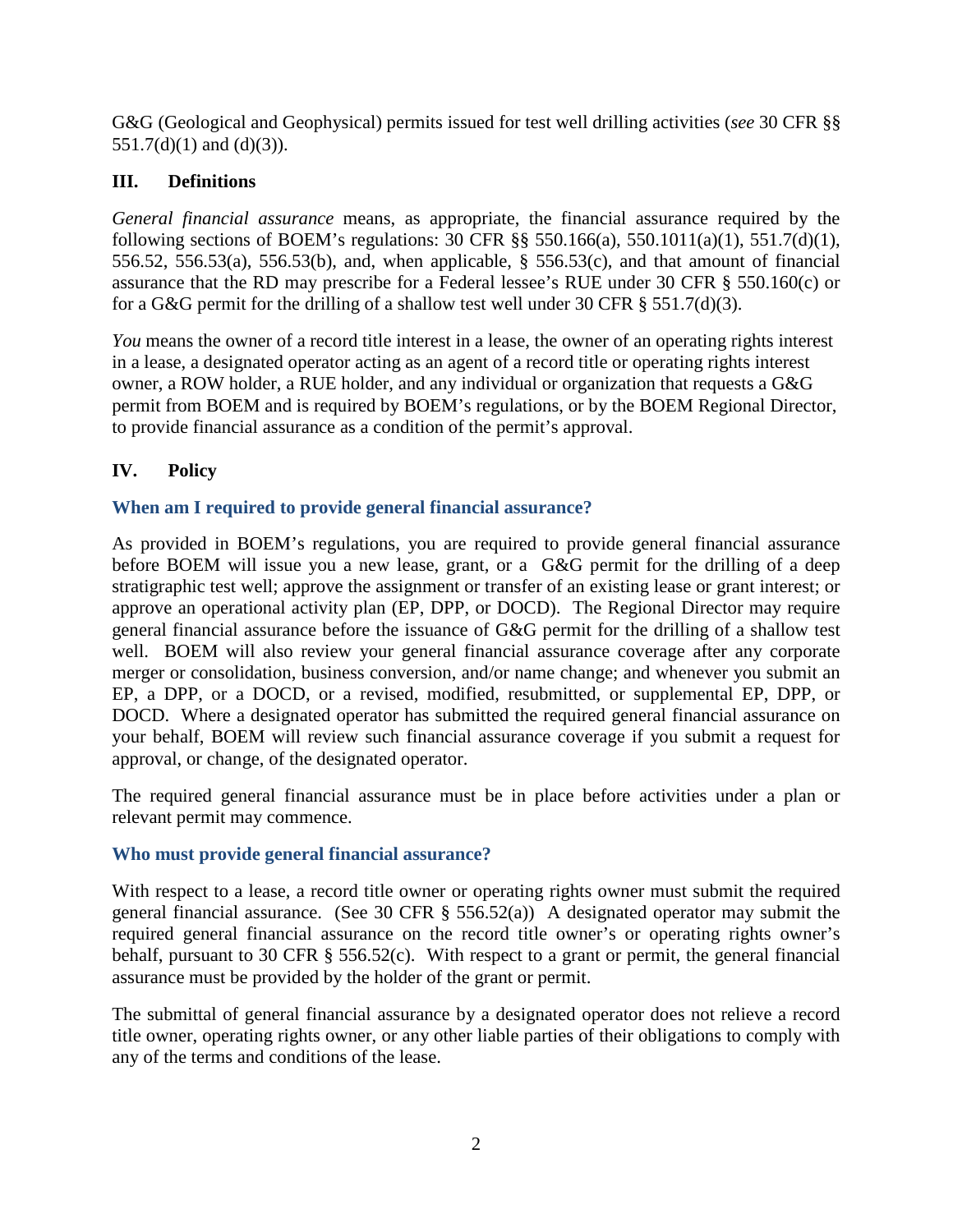## **How much general lease financial assurance coverage do I need to provide?**

The level of activity on your lease will determine the amount of general financial assurance coverage that is required. BOEM will designate each lease, grant, or permit as "Pre-Operational," "Exploration," or "Development" and will assign the appropriate amount of required coverage, as follows:

1. Pre-Operational - The general financial assurance required for leases, grants, and permits on, or pursuant to, which there are no operations is established in 30 CFR § 556.52 (a)(1) and (2). You do not need to provide general financial assurance if your lease, grant, or on-lease G&G permit is already covered by lease-specific or area-wide lease financial assurance provided in compliance with the regulations cited in items 2 or 3 below.

2. Exploration - The general financial assurance required for leases included in an existing or proposed EP is established in 30 CFR § 556.53(a). You do not need to provide general financial assurance if the leases in that existing or proposed EP are already covered by financial assurance provided in compliance with the regulation cited in item 3 below.

3. Development - The general financial assurance required for leases covered by an existing or proposed DPP or DOCD is established in 30 CFR § 556.53(b).

4. ROW - The general lease financial assurance required for ROWs is established in 30 CFR § 550.1011.

5. Federal Lessee's RUE – The general financial assurance required under 30 CFR § 550.160(c) for a RUE on the OCS, held by a Federal lessee, will be determined by the RD on a case-by-case basis, based on his/her consideration of the information provided to BOEM pursuant to 30 CFR § 550.161.

6. State Lessee's RUE – The general financial assurance required for a RUE on the OCS held by a State lessee is established in 30 CFR § 550.166.

7. G&G Permits - If you are performing G&G activities on your lease, including the drilling of test wells, no permit is required and your general financial assurance for your lease covers the G&G activities. If you are performing *off-lease* G&G activities that include the drilling of test wells, a permit is required for such drilling. The general financial assurance required for the drilling of a deep stratigraphic test well is established under 30 CFR  $\S$  551.7(d)(1). The RD may require general financial assurance, on a case-by-case basis, under 30 CFR § 551.7(d)(3), before authorizing you to drill a shallow test well.

# **What type of general financial assurance do I need to provide?**

To satisfy the requirement to provide general financial assurance, you may, pursuant to 30 CFR § 556.54(b), provide bonds issued by a surety certified by the U.S. Department of the Treasury (see Treasury Circular No. 570, [http://www.gpo.gov/fdsys/,](http://www.gpo.gov/fdsys/) and [http://www.fiscal.treasury.gov/fsreports/ref/suretyBnd/c570.htm\)](http://www.fiscal.treasury.gov/fsreports/ref/suretyBnd/c570.htm) or, in lieu of bonds, you may, pursuant to 30 CFR § 556.52(f), provide U.S. Treasury securities that are negotiable at the time of submission for an amount at least equal to the value of the required general financial assurance.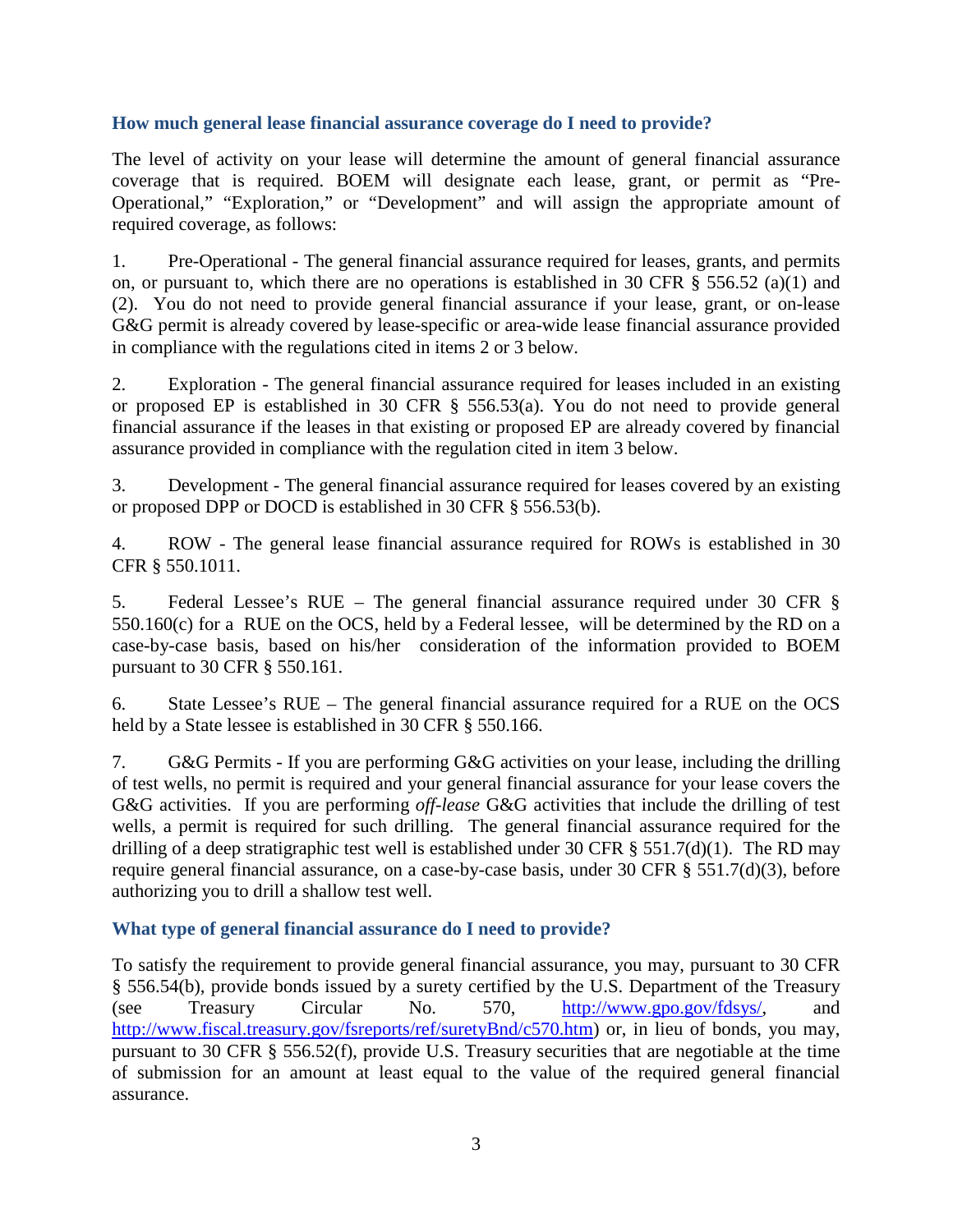The Regional Director may also approve the use of alternatives to U.S. Treasury-certified bonds and U.S. Treasury securities provided the interests of the U.S. Government are protected to the same extent as they would be with the use of the named financial instruments. (*See* 30 CFR §  $556.52(g)$ ).

Pursuant to 30 CFR § 556.52(f)(1), it is the obligation of any organization providing a U.S. Treasury security to BOEM to ensure that the value of that security does not fall below the required amount of general financial assurance, and if it does, to provide additional Treasury securities to bring the value of all securities pledged to an amount equal to the required amount of the general financial assurance.

The date the BOEM Regional Office receives the general financial assurance is the effective date of that general financial assurance.

### **V. Addresses**

# **Where do I submit general financial assurance? And how can I obtain additional general financial assurance information?**

#### **Alaska OCS Region**

Bureau of Ocean Energy Management Alaska OCS Region Leasing and Financial Responsibility Section 3801 Centerpoint Drive, Suite 500 Anchorage, AK 99503-5823

#### **Gulf of Mexico & Atlantic OCS Regions**

Bureau of Ocean Energy Management Gulf of Mexico OCS Region Leasing and Financial Responsibility Section 1201 Elmwood Park Boulevard, Mail Stop GM 250E New Orleans, LA 70123-2394 GOMR Leasing & Financial Responsibility Section at (504) 736-2435

# **Pacific OCS Region**

Bureau of Ocean Energy Management Pacific OCS Region Lease Management Section 760 Paseo Camarillo, Suite 102, Mail Stop CM 215 Camarillo, CA 93010

You can also visit [\(http://www.fiscal.treasury.gov/fsreports/ref/suretyBnd/c570.htm\)](http://www.fiscal.treasury.gov/fsreports/ref/suretyBnd/c570.htm), and print all financial assurance forms from PDF documents located at this Internet web address [\(http://www.boem.gov/Bonding/\)](http://www.boem.gov/Bonding/).